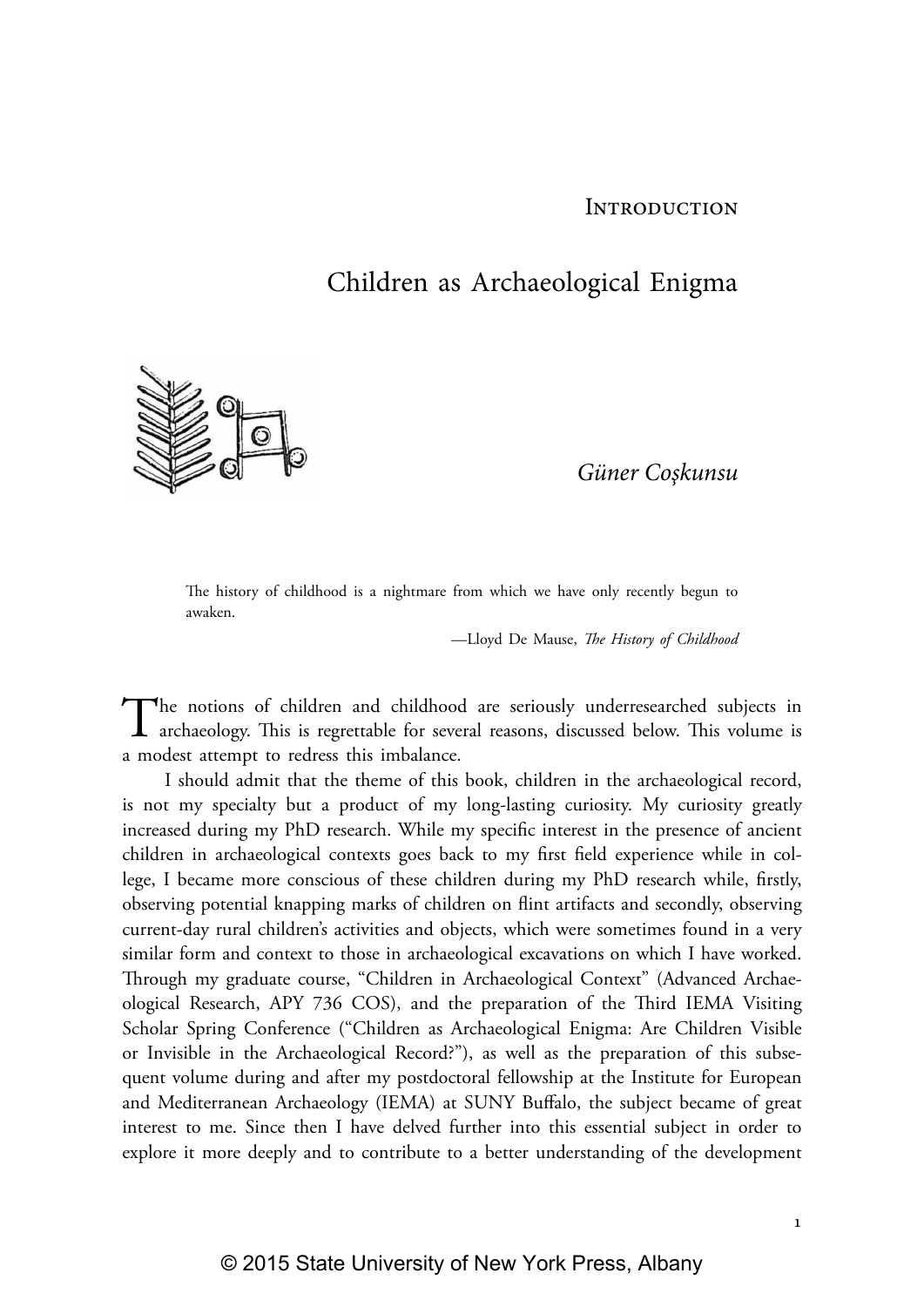of childhood from an archaeological perspective. I hope that this volume will open new vistas to archaeologists who have not thought about the children of the past.

Interest in the archaeology of children and childhood is very recent and, for several reasons that will be discussed later, moves forward slowly despite continuing research by some archaeologists (all women!), many of whom are contributors to this volume. These include Kathryn Kamp, Jane Eva Baxter, Joanna Sofaer, and Traci Ardren. These researchers are following in the footsteps of seminal work by Jenny Moore and Eleanor C. Scott in *Invisible People and Processes: Writing Gender and Childhood into European Archaeology*, which appeared in 1997. This, in turn, was followed by Scott's *The Archaeology of Infancy and Infant Death* two years later, Joanna R. Sofaer Derevenski's *Children and Material Culture* in 2000, Jane Eva Baxter's *The Archaeology of Childhood* in 2005, Traci Ardren and Scott Hutson's *The Social Experience of Childhood in Ancient Mesoamerica* in 2006, and by the IEMA Conference organized by me in 2010 and the present volume. The Society for the Study of Childhood in the Past (SSCIP) and this multidisciplinary society's journal, *The Journal of Childhood in the Past*, are certainly worthy of mention in this overview for their effort to promote the study of childhood and children in the past through conferences, lectures, and publications since the late 2000s under the editorial direction of Eileen Murphy and Sally Crawford.

Save for a few early pioneers such as Andrew T. Chamberlain, this newly emerged interest has now started to capture widespread attention among male colleagues, most notably including professors Frank Hole, David Soren, and Jack Meacham, and Paul Bahn, Scott Hutson, and Kyle Sommerville (all in this volume). Until a decade ago, children were almost completely missing from many archaeological discourses despite their various important, active roles in households, workshops, temples, and in various other economic activities, and despite the fact that given the relatively low average lifespan of adults in ancient societies children must have represented a larger demographic component of those societies than they do in the modern world. Yet, children are still largely ignored, not only by archaeologists but also in many cases by ethnographers, historians, social scientists in general, and even scholars in feminist studies (Ardren 2006; Baxter 2005, 2006, 2008; Kamp 2001; Sofaer Derevenski 1997, 2000a, 2000b; in addition to their chapters in this volume).

Despite the importance of studies of children and childhood in antiquity, few studies have been dedicated to children in archaeology (e.g., Ardren and Hutson 2006; Baxter 2005; Crawford 2010; Crawford and Shepherd 2007; Kamp 2002; Moore and Scott 1997). Seeking to help remedy this intellectual gap, in 2009 I organized an interdisciplinary colloquium on this still largely enigmatic subject in order to better understand it, disseminate pertinent available data, and discuss current methodological and theoretical approaches relevant to the subject. Additionally, an important goal of the colloquium was to discover alternative methodologies and theories pertinent to studies of children and childhood in antiquity by promoting intellectual discussion between archaeologists and scholars from varied pertinent disciplines not fully represented in earlier conferences (e.g., developmental psychology, genetics, cognitive studies). To this end, the conference was planned as an open academic platform where both the speakers and the audience could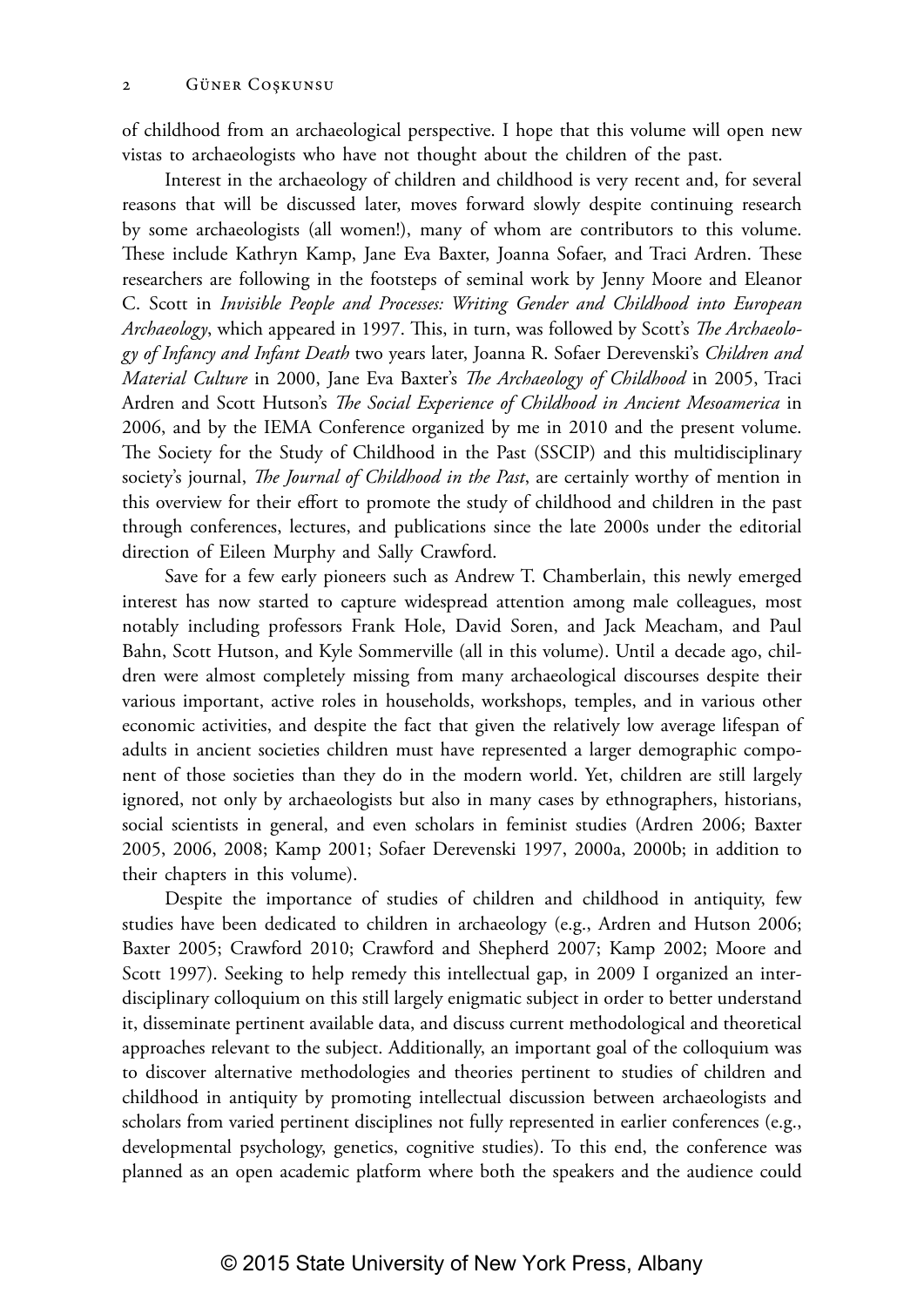have an opportunity to meet the diverse group of scholars from different disciplines who work on comparable subjects and who would have much to learn from one another in terms of new research strategies and possible new collaborations, resulting in the present volume. Its main goal is to advance research on the archaeology of children and advance our understanding of the evolution of childhood though time.

### **A Brief Overview**

One of most important questions in the emerging field of the archaeology of children and childhood is the definition of "childhood." The notion of childhood in both prehistoric and early historical times is full of controversy. Despite seminal work on childhood conducted from a historical perspective by Philippe Ariès (1962) and Lloyd De Mause (1976), and from an ethnographic perspective by Margaret Mead (1928), a lack of attention to children as agents still generally characterizes much of the work that humanists and social scientists have done on ancient societies. While the reasons for this are varied, I would argue that the subject of the evolution of childhood in antiquity is too complex to be fully understood from a single perspective, due to its time-, history-, region-, culture-, and memory-situated nature. Only with an interdisciplinary approach can we get close to understanding it.

By its very nature, archaeology is a dynamic field and its interests have been dramatically broadened in the last decade by new archaeometric methods and interdisciplinary approaches. Anthropological archaeology in particular has started to focus on the overlapping human agencies that created the archaeological material remains that we study, and much well-deserved attention has been paid to significant issues that before were only marginally studied, such as social identities, ethnicity, gender, and nationalism. Despite these promising developments, however, archaeologists still pay insufficient attention to the role of children, who were active agents in past societies. Only a small group of archaeologists have cared about multivocality in ancient times, or about the marginalized social identities of women and children who are often "invisible" in archaeological publications. Prominent among these scholars are archaeologists and anthropologists studying gender issues who noted the small role of women and children in archaeological interpretations almost twenty years ago (Ardren 2008; Brumfiel and Robin 2008; Conkey and Spector 1984; Conkey and Gero 1991). Their work inspired new theoretical and methodological approaches for considering social identities, including those of children. Recently, for instance, Kathryn Kamp challenges us with questions such as, "Where have all the children gone?" and, "Why are children invisible in the eyes of archaeologists?" (Kamp 2001:1). As a consequence, in the last decade the study of children in archaeology has become an increasingly important avenue used to reconstruct ancient societies with all their diverse agents. This is evidenced most clearly in the work of Kathryn Kamp, Jane Eva Baxter, Joanna Sofaer, Traci Ardren, Grete Lillehammer, Andrew Chamberlain, and, to a smaller degree, in the work of a number of other archaeologists as well (e.g., Baxter 2005, 2006, 2008; Benthall 1992; Bluebond-Langner and Korbin 2007; Cohen and Rutter 2007; Gottlieb 200; Kamp 2001; Lillehammer 1989, 2000, 2008, 2010;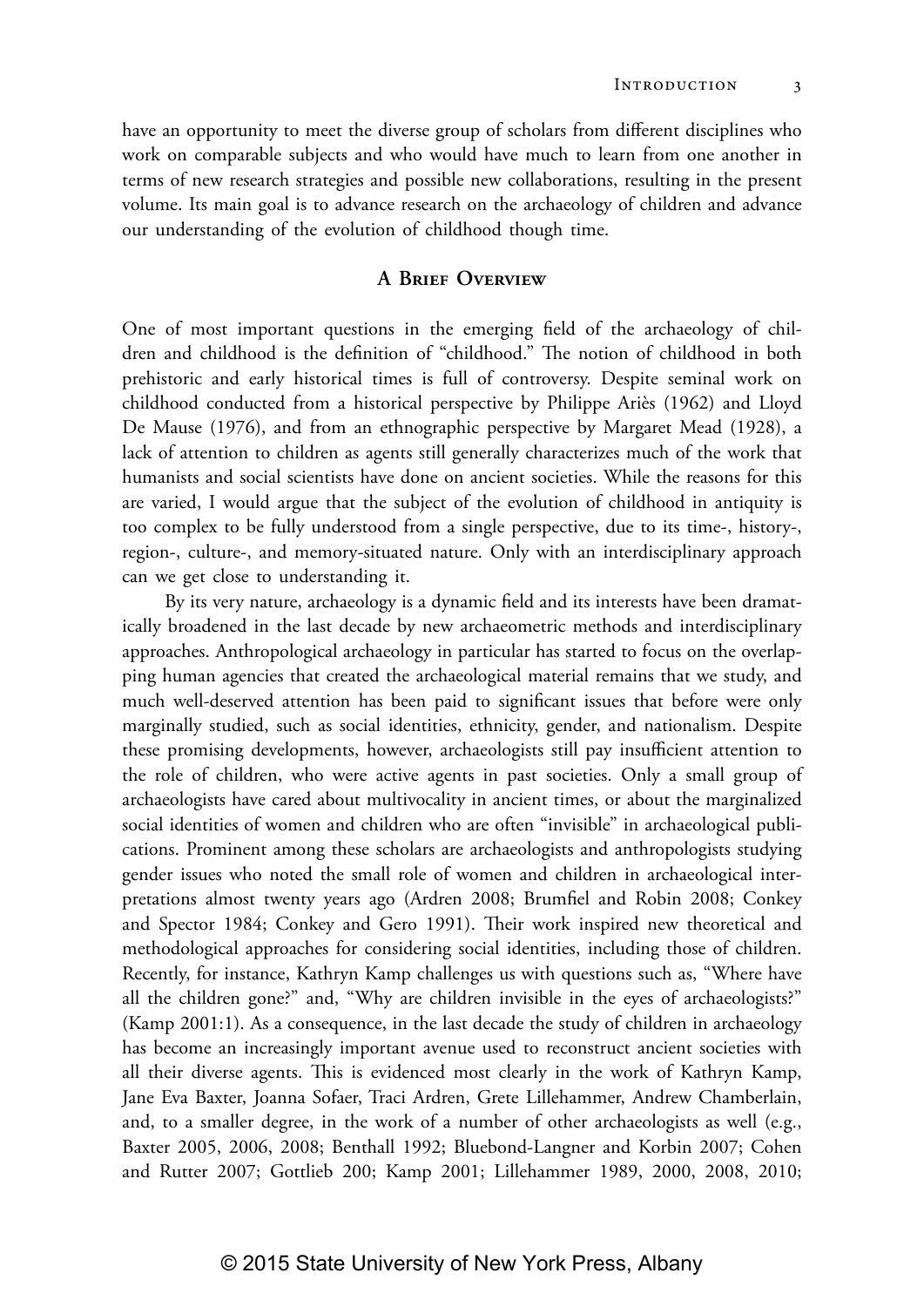Lorentz 2003; Moore and Scott 1997; Panter-Brick 1998; Park 1998; Scott 1999; Sofaer Derevenski 1994, 1997, 2000a, 2000b; Wileman 2005).

The main focus of study for such archaeologists has involved the consideration of children as social identities and cultural agents and defining the nature of childhood in antiquity (Högberg 2008). Recently, the point of view in the study of childhood has been broadened further by a number of studies focusing on social, cultural, political, economic, behavioral, cognitive, symbolic, religious, artistic, sexual, genetic, medical, and technological issues (e.g., see Baxter 2005; Högberg 2008; Sofaer Derevenski 2000a, 2000b; and all authors in this volume for specific case studies from different regions). Happily, the recent interest in children in antiquity is not limited to archaeology but is mirrored in related disciplines such as: classics and art history, as seen in the publications of Susan Landgon, David Soren, Jeannine Diddle Uzzi (all in this volume), as well as Christian Laes (2011), Ian Jenkins (1980), Stephanie Lynn Budin (2001), and Ada Cohen and Jeremy Rutter (2007); and anthropology (including medical and ethnographic studies), as seen in Nurit Bird-David's studies on the notion of childhood in indigenous studies on hunter-gatherer Nayaka people in India (Bird-David 2005 and in this volume), and the research of Berry S. Hewlett (2005), Robert A. Levine (2007), and Jonathan Benthall (1992). Anthropological archaeology owes thanks to these scholarly pioneers who inspired new theoretical and methodological approaches for considering the social identities of children and women in archaeological contexts. Thus, the previously overlooked women and children of prehistory are now the subject of increasing archaeological debate and research. However, as I mentioned before, the interest in childhood for archaeology has still not been fully established and the process of recognizing children in the archeological record is still in its infancy.

### **Why are Children Missing in Archaeological Interpretations?**

Archeologists have been neglecting the role of children in antiquity for several probable reasons (see also Ardren, Baxter, Kamp, Sofaer, all in this volume, for a detailed discussion): (1) the supposed intangible nature of childhood in the archaeological record and the a priori assumption that children lack easily recognizable archaeological correlates (yet few archaeologists have made the attempt!); (2) conceptualizations that see children as socioeconomically unimportant; (3) acceptance of a universal/stereotypical view of childhood; (4) gender biases; (5) cultural biases; and (6) the lack of substantial interdisciplinary collaborations on the subject.

Whatever the real reason(s), the field needs to move beyond the present situation by "materializing" children in antiquity, and several of the chapters in this volume discuss how we can address this lacuna (e.g., Baxter, Bahn, Hutson, Kamp, Langdon, Moses). This "materialization" of children in the archaeological record will go far in answering questions about how the concept of childhood has evolved in human societies through time, while setting directions for more detailed archaeological and interdisciplinary studies of children in the future.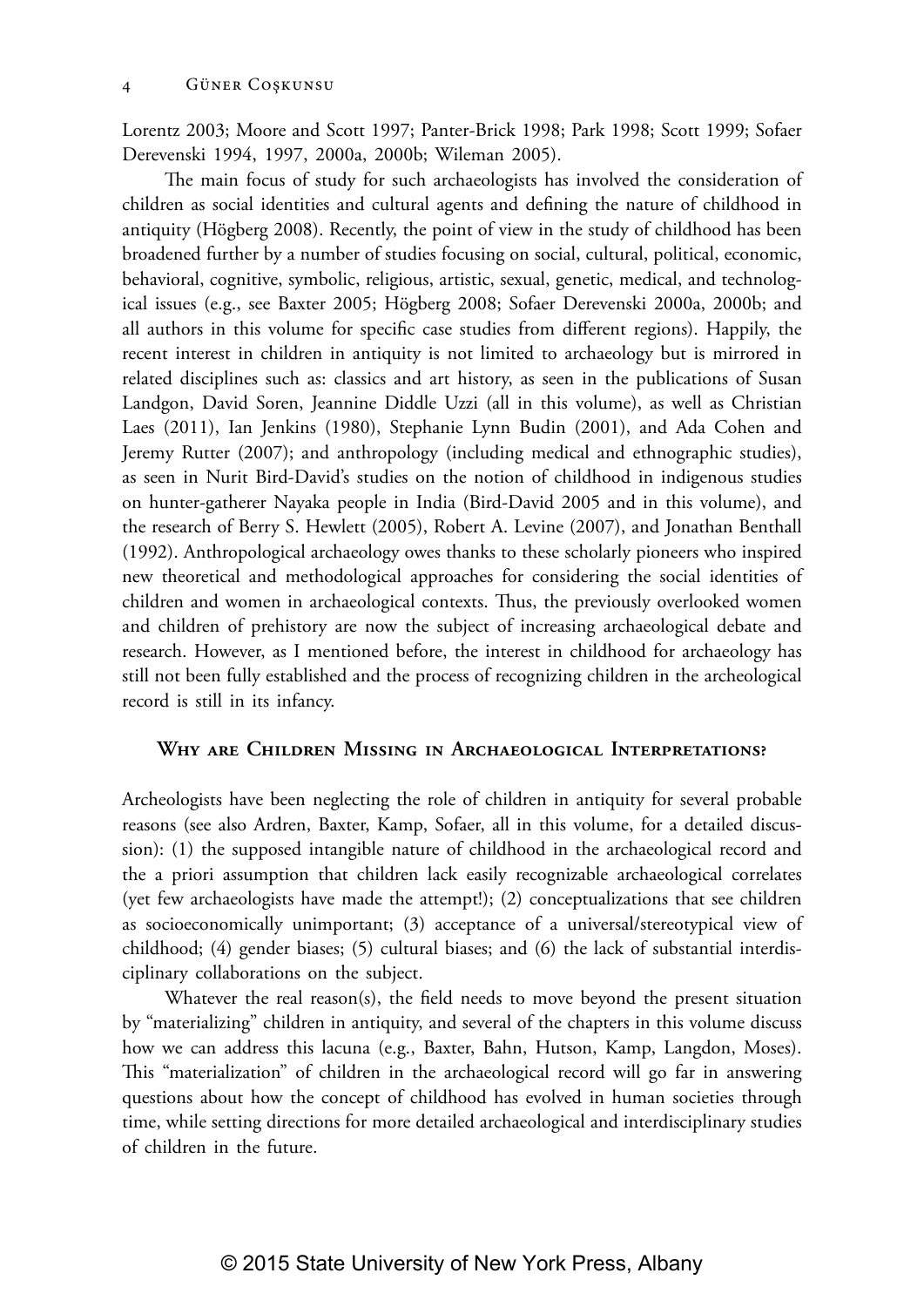### **Why Do Archaeologists Need to Care about Ancient Children?**

As Chamberlain (1997) noted, there is no question that children existed in ancient times and are represented in the archeological record, irrespective of whether we archeologists are careful or competent enough to recognize them. Thus, there is an urgent need to bring archaeologists and scholars from several disciplines to both clarify the problem and establish current definitions about notions of children and childhood. We also need to develop theoretical and methodological approaches to analyze the archeological record in order to explore and understand the role of children in the formation, reproduction, and maintenance of past cultures.

From historical and ethnographic accounts it is known that children are significant actors in social, economic, symbolic, artistic, and political arenas, and they are often very important in the families and societies they lived in, some of which are covered in this volume. Children are visible in a vast array of archaeological remains regardless of whether archaeologists think about them and see them. Past children are evidenced by fingerprints on ceramics and other clay objects as well as on cave walls, as Kathryn Kamp, Paul Bahn, and Scott Hutson demonstrate clearly in this volume (see also Barbour 1975, Kamp et al. 1999; Kamp 2002, Králík and Nejman 2007, Králík, Urbanová, and Hložek 2008; Livingstone 2007, and Van Gelder and Sharpe 2008 for more case studies from North America, Mesoamerica, the Near East and Europe; and Acree 1999, and Åström and Eriksson 1980 for the application of methodology and biases). Children's fossilized behaviors are discernible in the making of stone tools (Coşkunsu 2007; Högberg 2008; Stout 2002) and bead production (Kenoyer et al. 1991; Mackay 1937; Roux and Blasco 2000); as well as in the making of playthings and toys, as Jane Eva Baxter, Kathyrn Kamp, Sharon Moses, Scott Hutson, and Kyle Somerville all highlight in their contributions to this volume (see also Baxter 2005; Casey and Burruss 2010; Kohut 2011; Park 1998; Sillar 1994; Somerville and Barton 2012). Children are also recognizable in data from mortuary, skeletal, DNA, and isotope analyses, presented in this volume by Susan Langdon, David Soren, Eva Rosenstock, and Keri Brown (see also Beck and Sievert 2005; Bentley 2006; Djurić et al. 2011; Finlay 200; Georgiadis 2011; Halcrow and Tayles 2008, 2010; Hamilton 2007; Ingvarsson-Sundström 2003; Lewis 2007; Lorentz 2003; Mays 1997; Oxenham et al. 2008; Perry 2005; Redfern et al. 2011). The behaviors of children can also be detected in architectural features, the spatial distribution and arrangement of domestic material and activities, and microstratigraphy, as Joanna Sofaer, Sharon Moses, and Scott Hutson elaborate in case studies in this volume (see also Hutson 2006; Sofaer 2006). Children are also visible in artistic, iconographic, and textual records of the past, as discussed in the chapters by Paul Bahn, Susan Langdon, and Jeannine Diddle Uzzi (see also Budin 2011; Oppenheim 1967). Finally, information about children can also be inferred from figurines, which can be products of art, magic rituals, or playthings, as argued by Kathryn Kamp, Scott Hutson, Peter Biehl, and Sharon Moses in this volume, who interpret figurines as the material records of children in the context of social identity, representations of body, production, learning, socialization, play, and ritual. Pursuing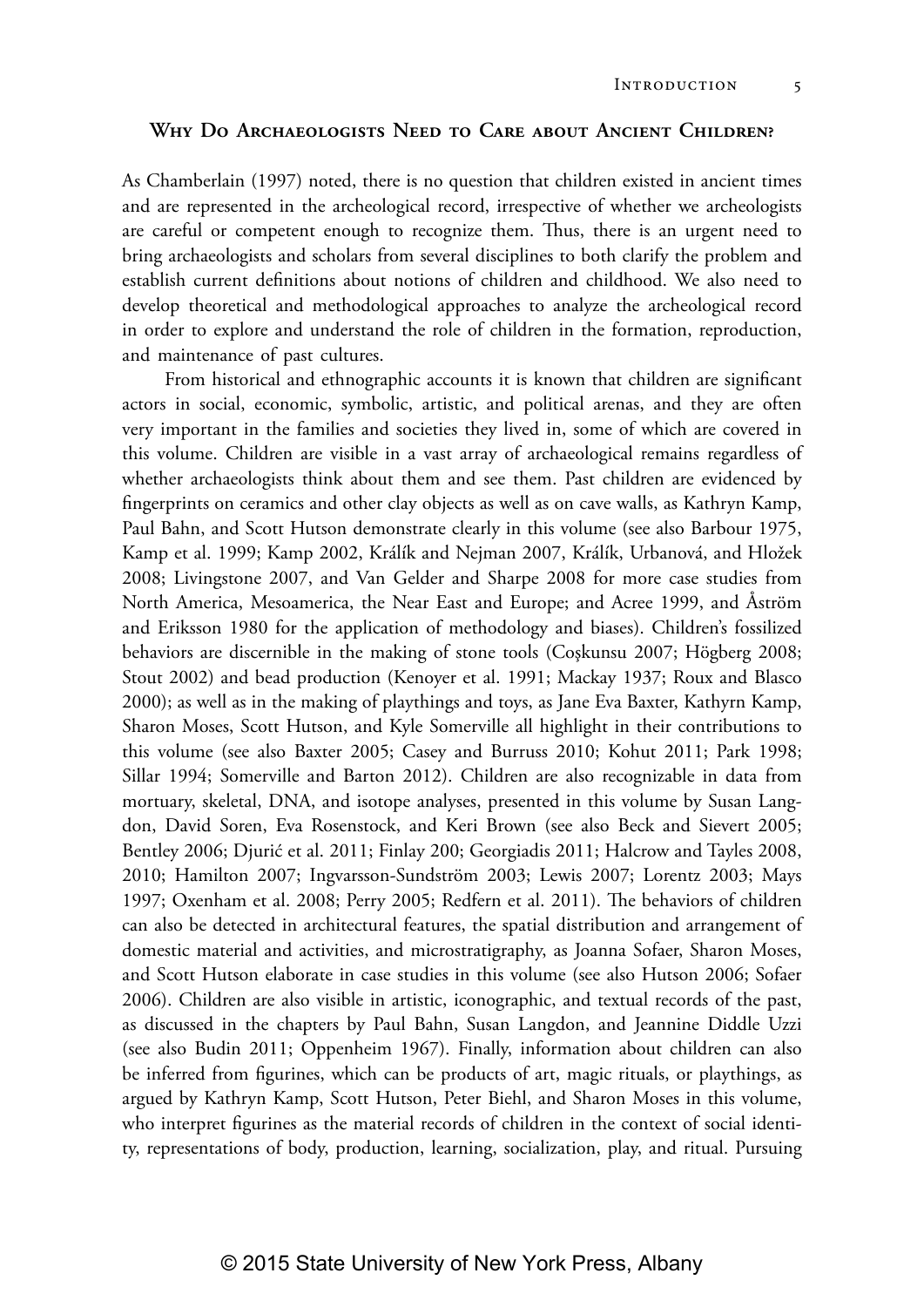the psychological reflections of past children and childhoods in the archaeological record seems difficult, at least for now, since archaeologists and anthropologists are usually not well grounded in developmental psychology. However, in an intriguing chapter in this volume Jack Meacham approaches children's development, learning, and social identities through the use of four metaphors (essence, organism, machine, and historical context) that offer much promise for the development of new research questions, theories, and methodologies for archaeologists.

Children's involvement in ceramic, stone tool, and bead production, art (both as subjects in artwork and producers of "art"), sacrifice as victims, hunting, and the fact that they sometimes had special status have been documented in the archaeological literature of both the Old and New Worlds. Culture is not static and is not created only by adults of one gender. Instead, it is constructed by individuals of different ages, gender, class, ethnicity, and occupation. In other words, children are active agents of culture wherever it is present, and therefore children and childhood must be an integral part of archaeological research.

From my own field experience I know well that the role of children varies greatly between urban centers and rural areas. For instance, while the majority of modern urban children do not need to worry about domestic and nondomestic tasks, those who live in rural areas have to take care of their younger siblings, haul water, fish, hunt, spin, tend to small livestock, mine, gather fuel, prepare food, maintain fire, etc. on a daily basis (see Chamberlain 1997 for a discussion of the decrease in the amount of labor and the creation of more leisure time that industrialization and technology have created in Western notions of childhood). Hence, doubtlessly, prehistoric children of nonelite families were also responsible for such crucial tasks (Ardren 2006).

Lillehammer (2000) has argued that children probably took on a greater number of roles when societies shifted from foraging to agriculture, since most likely women had more work to do, which in turn resulted in increased work demand for small children (see Claassen 2002 for a study of early agricultural societies of North America using bioarchaeological data). Algaze (2008) and Yener (2000) emphasized child labor and children's serious involvement in production of ancient Mesopotamia's two major exports, textiles and metal, in early urban economy. One source for the economic importance of children in early urban economies are Mesopotamian texts, which make it clear that children provided a big chunk of the very substantial labor involved in textile production (Algaze 2008). According to Algaze, without children the export economy of Mesopotamia would have been insignificant. Additionally, children provide a big chunk of the labor in mining (e.g., small shafts etc.) and in production of metals, the biggest economic export of the periphery. See also Yener (2000) for the domestication of metals and the ethnographic documentation of how mines are operated in traditional preindustrial societies. In short, without a doubt, child labor was crucial to that trade if the largest part of ancient Near Eastern exchange was textiles from the south and metals from the north.

When adults had a heavy burden of labor outside the domestic sphere, they might not have been able to take good care of their children (Ardren 2006; Vogt 1970). See Bird-David (2005; and in this volume) for more on the notion of childhood from a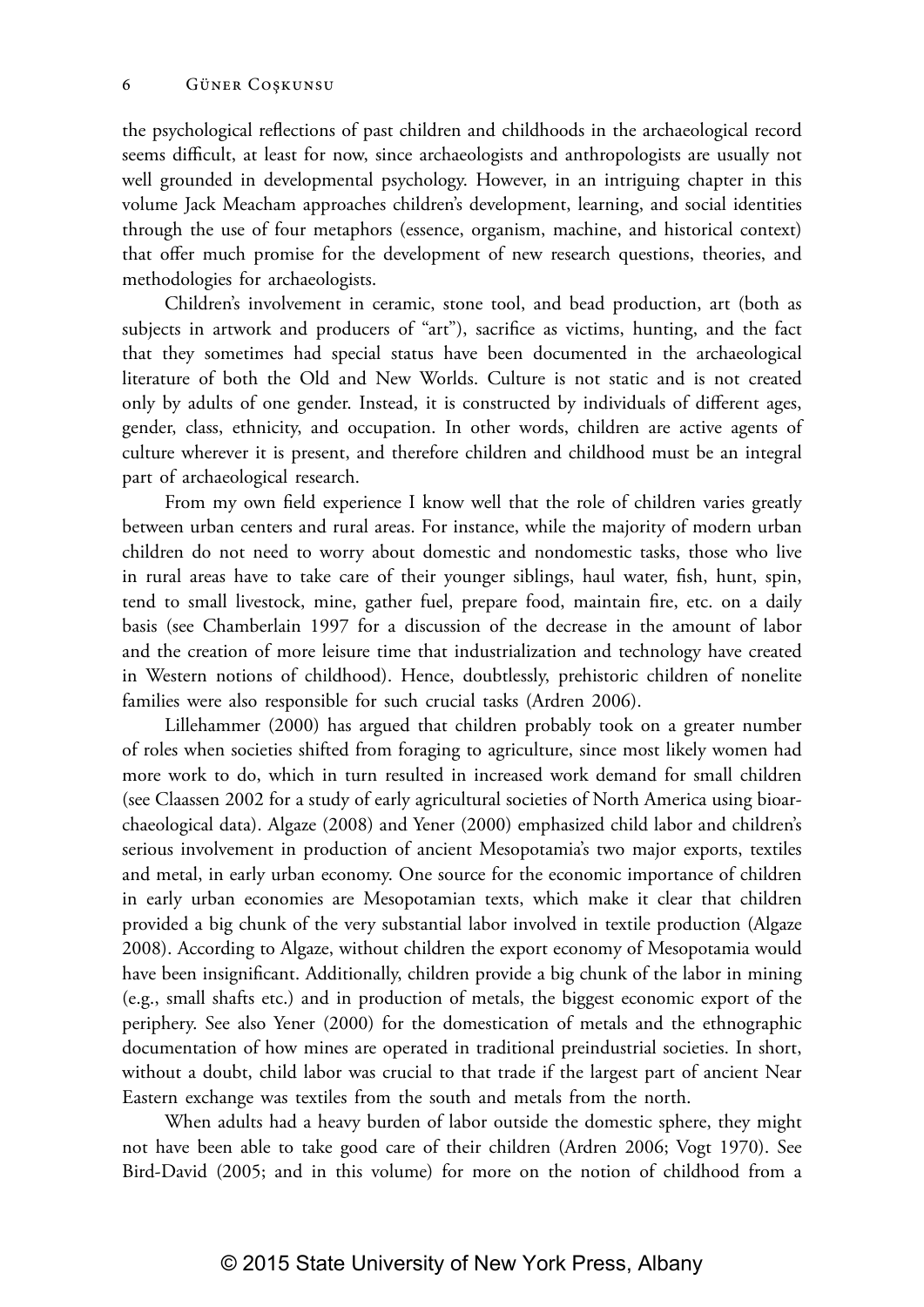non-Western point of view, children-parent/adult relations, and children's self-education and maintenance in the Nayaka hunter-gatherer group in South India, which is a situation quite unfamiliar to Western notions of childhood and motherhood identities. Additionally, Somerville presents the case of middle-class Victorian childhood and identities (in this volume). Meacham's and Sofaer's arguments in this volume, respectively, show similarities in the dynamics involved in children's learning and children's reactions toward instructions they are given, but they depict a different picture from Bird-David's arguments for hunting and gathering societies (see Hole for his comments on Meacham's chapter; in this volume). Going back to Lillehammer's point, she argued for the possibility of children assuming a caretaking role for other children while adults shifted to other labor in ancient societies, particularly those societies in which life expectancy was relatively low (Lillehammer 2000:23). In short, like adults, children play important roles in their societies and they help shape, transmit, and maintain their culture, as well as their own lives. Without acknowledging the agency of ancient children in the creation of culture, archaeologists' interpretations of data and reconstructions of past societies must necessarily be incomplete. It is time, therefore, to bring ancient children back into archaeological research. Children were important in the past and at times they were as fundamental to ancient cultures as their mothers, fathers, grandparents, and rulers. We need only think of the reign of some child rulers who had a supreme, political, or spiritual power in history of the world, such as Thutmosis III and Tutankhamen of ancient Egypt, the seven-year-old Norwegian king Magnus Erlingsson, and three-year-old Chinese emperor Henry Pu Yi. Child rulers did not appear only in highly stratified civilization but also in socially less complex civilizations and cultures, such as in nomadic tribes with the son of the leader of a tribe or chief of a village. Wherever children were present, the specifics of their role and influence were no doubt dependent on the religious, political, and social values and practices of the societies they formed a part of. Environmental, biological, and cognitive factors may also be added to this list. However, we should not fall into the trap of thinking that biology and skeletal remains fully capture the importance of past children. This is an important point made by Sofaer both in an earlier publication (2006) and in this volume, and is a point reflected in ongoing debates (mostly in Britain) between socially oriented archaeologists and bioarchaeologists (e.g., Halcrow and Tayles 2008; Hamilton 2007). According to some bioarchaeologists, skeletons cannot provide any information about the social and cultural aspects of childhood and children (see Lally and Ardren 2008; Sofaer 2006 and in this volume for two strong criticisms of this view). Like some scholars, (e.g., Halcrow and Tayles 2008), I favor a cross-disciplinary perspective that bridges both approaches and that, when applicable, brings in other pertinent perspectives to the study of ancient children.

It follows from the preceding that understanding the role that children played in ancient societies, both as active and passive agents, is crucial if we are to reconstruct those societies as a whole. However, we should not create stereotypes based on modern Western conditions in our analysis of the data (Ardren, Bird-David, and Kamp in this volume; Kamp 2001) and we should be aware of cross-cultural studies that alert us about the nonuniversal perceptions of childhood and social identities, as Bird-David's cutting-edge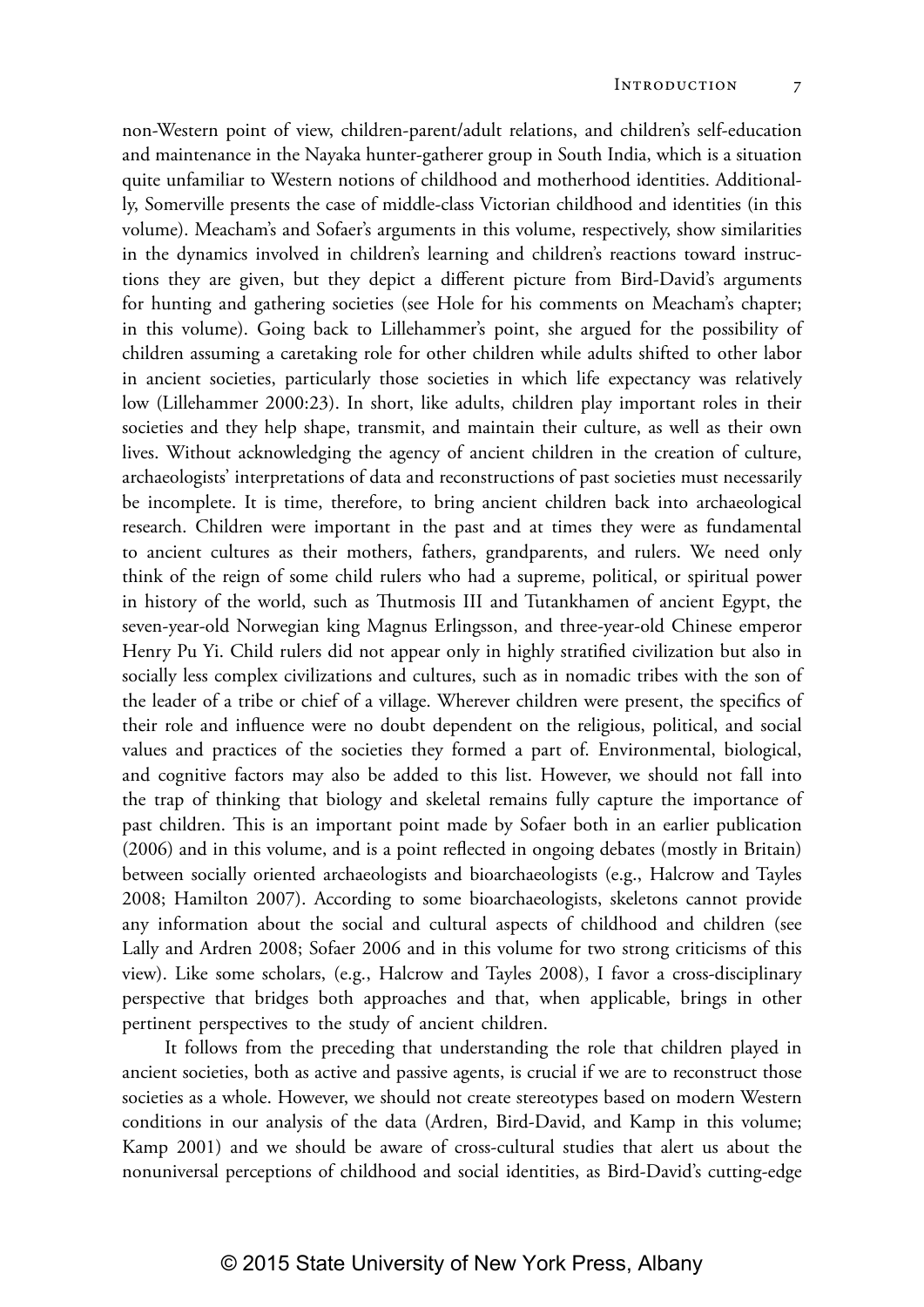chapter demonstrates (see also Meacham's chapter for how psychological effects related to identity formation can be similar due to cognitive features and heredity, regardless of culture; see also Hole in this volume). By neglecting children in their reconstructions of ancient societies, archaeologists are unwittingly adopting a universal notion of childhood which is unwarranted on theoretical and evidentiary grounds.

Additionally, some current archaeological literature draws potentially wrong conclusions about past societies due to the use of inapplicable methodological and/or theoretical approaches. I strongly believe that the lack of attention to children in archaeological interpretations, the use of unclear definitions of notions of childhood, and the uncritical acceptance of a universal notion of childhood combine to cause a misleading or incomplete reconstruction of past societies (see Bird-David for concrete examples and a thorough discussion). The historian Ariès (1962) was surely correct when he argued that the concept of childhood is constructed both socioeconomically and culturally and that it differs across time and space (see also Ardren, Bird-David, Kamp, and Sofaer in this volume; Kamp 2001; and Sofaer Derevenski 2000 for similar arguments). Often, the age definition of life cycles employed by archaeologists is based on Western perceptions of children, rather than on concepts about the nature of childhood that existed in the past. It should be noted here that some of the most common conflicts among archaeologists regarding the definition of childhood and children in the material record derive from age determinations and terminology in the study of bioarcheology (Perry 2005). Since there is no consensus about these, there is a general tendency in our field to study children as incidental or irrelevant and to insist on seeing children as visible only through burial remains (Baxter, in this volume). There is a lack of harmony in applying different methodologies with interests in the social aspects versus the bioarchaeological aspects of children. Rotshchild (2002) warns us that we cannot expect to find childhood in every society and that the definition of what constitutes childhood is often constructed by Western notions of biological "realities." The definition of childhood is also not clear in religion; a range of symbolic meanings are adduced to childhood. The image of children is represented with a diversity of meanings, and it is full of metaphors. The notion of who is a child changes due to age, condition, lineage, or sources of imagery as well as an author's own point of view (Francis 2006:14, 283). The bottom line is that a universal view of childhood results in inadequate reconstructions of past societies and their cultures. Hence, the definition of childhood has to be discussed further by scholars, and more cross-cultural studies need to done.

An example of biases in current research methodologies and theories in the archaeological study of childhood can be obtained from the mortuary record (i.e., skeleton and dental remains; grave goods; type and location of burial; etc.). The burial rates of children are highly dependent on the nature of preservation (commonly incomplete); the type of burial (single or multiple burials with parents; cremation or inhumation); whether or not child burials are incorporated into adult mortuary areas (spatial segregation); recovery techniques; data analyses; definition of age and sex by experts; and the level of experience of experts (Chamberlain 2000). Due to these factors, information about biometric, population, health, social status as well as the ethnic identity of children in mortuary contexts is often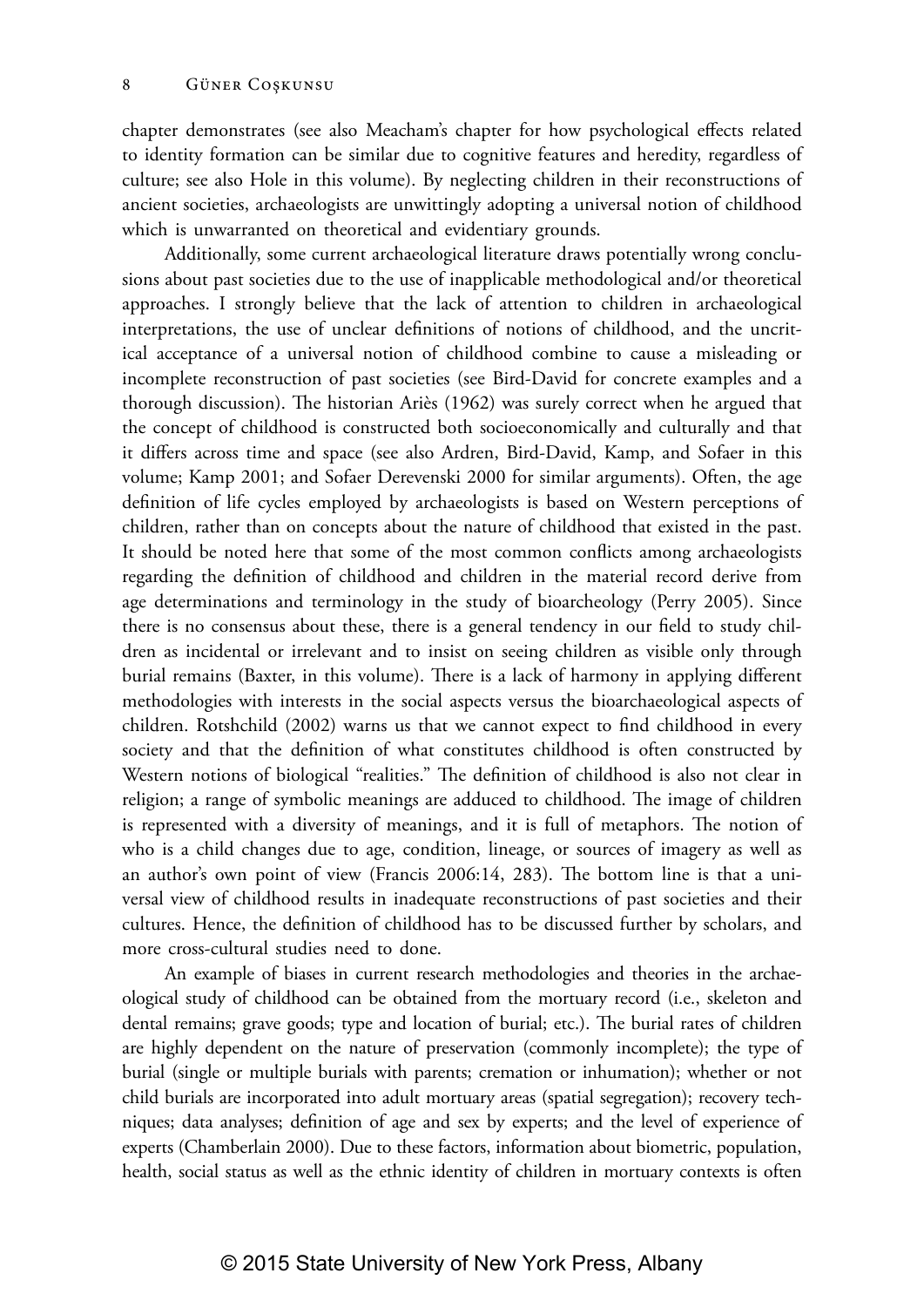explored incorrectly (Baxter 2005). Archaeologists often assume that special grave goods found in children's graves signal social ranking within a given society (Crawfort 2000; Sofaer Derevenksi 1997). However, from ethnographical and historical documents it is known that health conditions and age at the time of death are not always related with socioeconomic conditions and social status/wealth. The notion of childhood plays an ideological and communicative role in the ancient Andean and Roman worlds. For instance, ancient Andean societies sometimes sacrificed children as part of rituals intended to communicate with saints and deities (Ardren 2011; Sillar 1994). Those selected for sacrifice were from the nonelite class and they were fed well before being sacrificed.

## **How Do We Rescue Children in Archaeological Records?**

The vital question to ask is not whether children are visible or invisible, but how archaeologists can correctly discern the activities, identities, and behavior of children in the archaeological record for a more accurate construction of ancient societies. I argue that we should accept the presence of children, as well as the fact that they played active roles in the past, in order to refine the problem, define the kinds of anthropological questions that can be addressed, establish methodologies for studying children archaeologically, and improve current studies on this subject. This can be done most productively through interdisciplinary exchanges, such as are reflected in both this volume and the conference that gave rise to it.

Perhaps we will never be able to fully reconstruct what childhood was really like in the past, but we can certainly bring abandoned children back into archaeological thinking and research and correct archaeologists' erroneous and gender-biased interpretations.

By its nature, the study of childhood thus stimulates an interdisciplinary dialogue. This is reflected in this volume, which brings together scholars who work on various aspects of this question with experience in different regions, diverse methodological and theoretical approaches, and evidence from sites spanning from the Paleolithic to the historical ages both in Old and New Worlds. What is most attractive about this volume is that it emphasizes linkages between anthropological archaeology, ethnography, and anthropological theory, as well as other disciplines in the social sciences, humanities, and natural sciences. I hope that the interdisciplinary nature of this work will result in further dialogue and widen the range of perspectives that can be applied to the study of childhood in the past. Each of the contributions in this volume expands the field of childhood studies and provides a better understanding of the various meanings of the notion of childhood and its social and cultural context. In addition, the contributions of new dating and laboratory techniques, which are also emphasized by some of the contributors to this volume, expand our comprehension of the subject. In this book we discuss the notion of childhood in the past and the importance of children in social, economic, cultural, psychological, symbolic, artistic, sexual, biological, biometric, and health-related contexts. The volume considers how the notion of childhood is expressed in artifacts and the material record and examines how it is described in the literary and historical sources of people from different regions and cultures.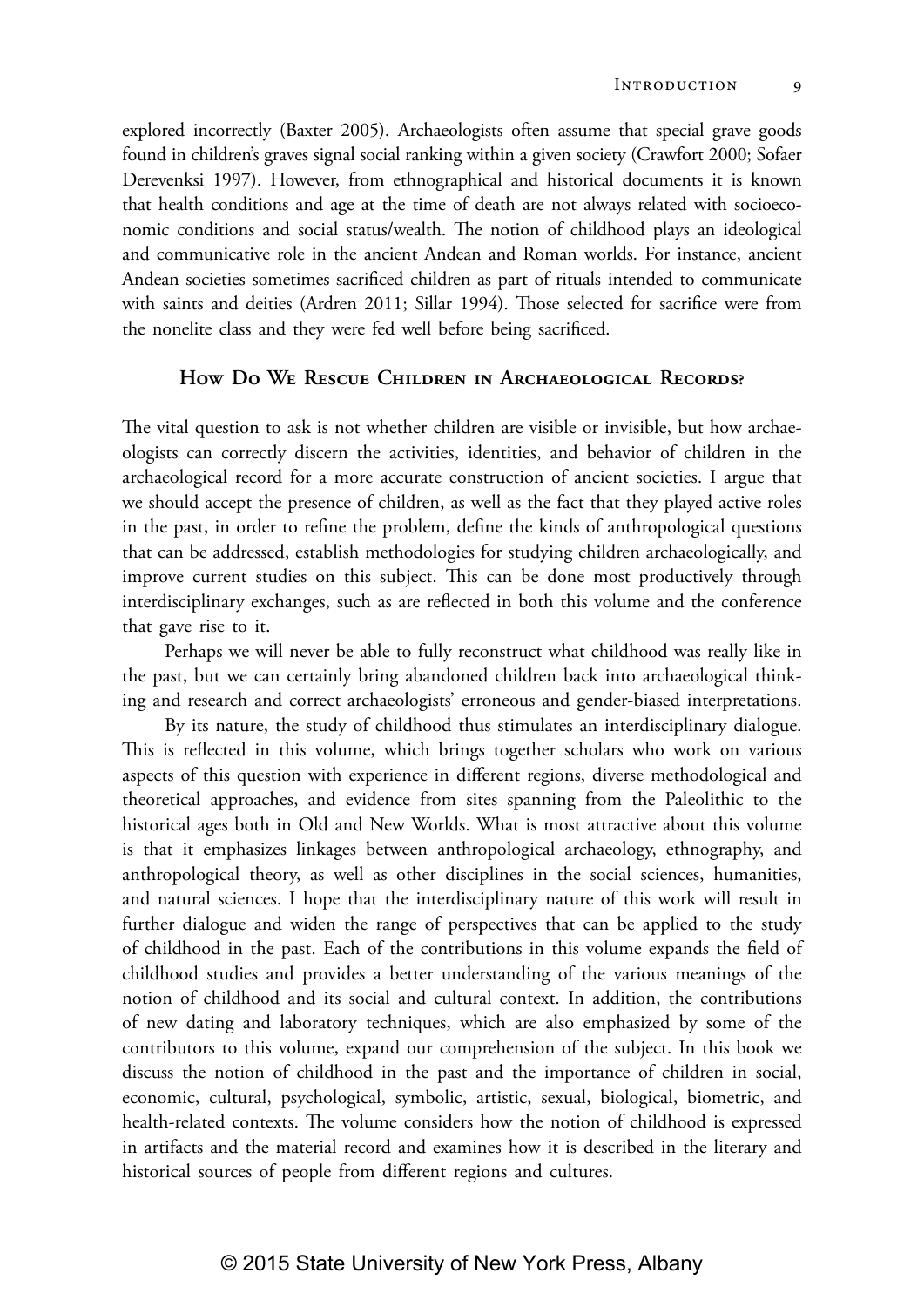I hope that the conference and its volume will broaden the perspective of many non-Western archaeologists in a positive way and enhance their appreciation of gender and childhood studies in archaeology, by being a timely addition to a current interest among archaeologists in reexamining our assumptions.

### **Structure of the Book**

The articles (sixteen) and commentaries (two) in this volume are revised versions of papers initially presented at the Third Visiting Scholar Conference for the Institute for European and Mediterranean Archaeology (IEMA) of the University of Buffalo, entitled "Children as Archaeological Enigma: Are Children Visible or Invisible in the Archaeological Record?" The conference was held on April 24–25, 2010. It should be noted that three challenging papers by Patricia Wattenmaker, Karen Johnson, Trina Arpin, and one very promising poster presentation by Jessica Coone that were all presented at the conference are unfortunately lacking in the volume. Originally, nineteen papers, one poster, and four commentary speeches were delivered at the conference by scholars from the United States, Europe, and the Middle East. Having speakers and authors trained in different countries and cultures (some of them are even multicultural), provided a very productive dialogue and expanded our collective horizons. Fields represented at the conference included Mediterranean and European archaeology, bioarchaeology, geoarchaeology, physical anthropology, classics, art history, psychology, and genetics. This interdisciplinary approach to the study of ancient childhood and children presented opportunities to question issues, present new studies, highlight what is important, what is not and what type of techniques, theories, methods we need in order to elaborate a broader social and cultural perspective on the evolution of childhood across time and space.

The volume is structured into three main sections that includes more specific subjects and one commentary session:

- 1. Theorizing (In)Visibility, Legitimacy, and Biases in Archaeological Approaches to Children and Childhood
- 2. Interdisciplinary and Archaeological Approaches to Studying Children and Childhood in the Past
- 3. Case Studies in the Archaeology of Childhood.

These sections are followed by commentaries by Frank Hole and Traci Ardren. Steve Dyson and Mehmet Özdoğan also acted as discussants at the conference, but their work schedules prevented them from submitting written comments after the conference.

As a conclusion, I hope that this book will urge new research questions and will be followed by many new publications and conferences to approach a better understanding of the subject through new theories and methodologies. I hope that this book will provide a forum clarifying what the current problems are, and what possible research strategies and collaborations could be used to address those problems. Doubtless, we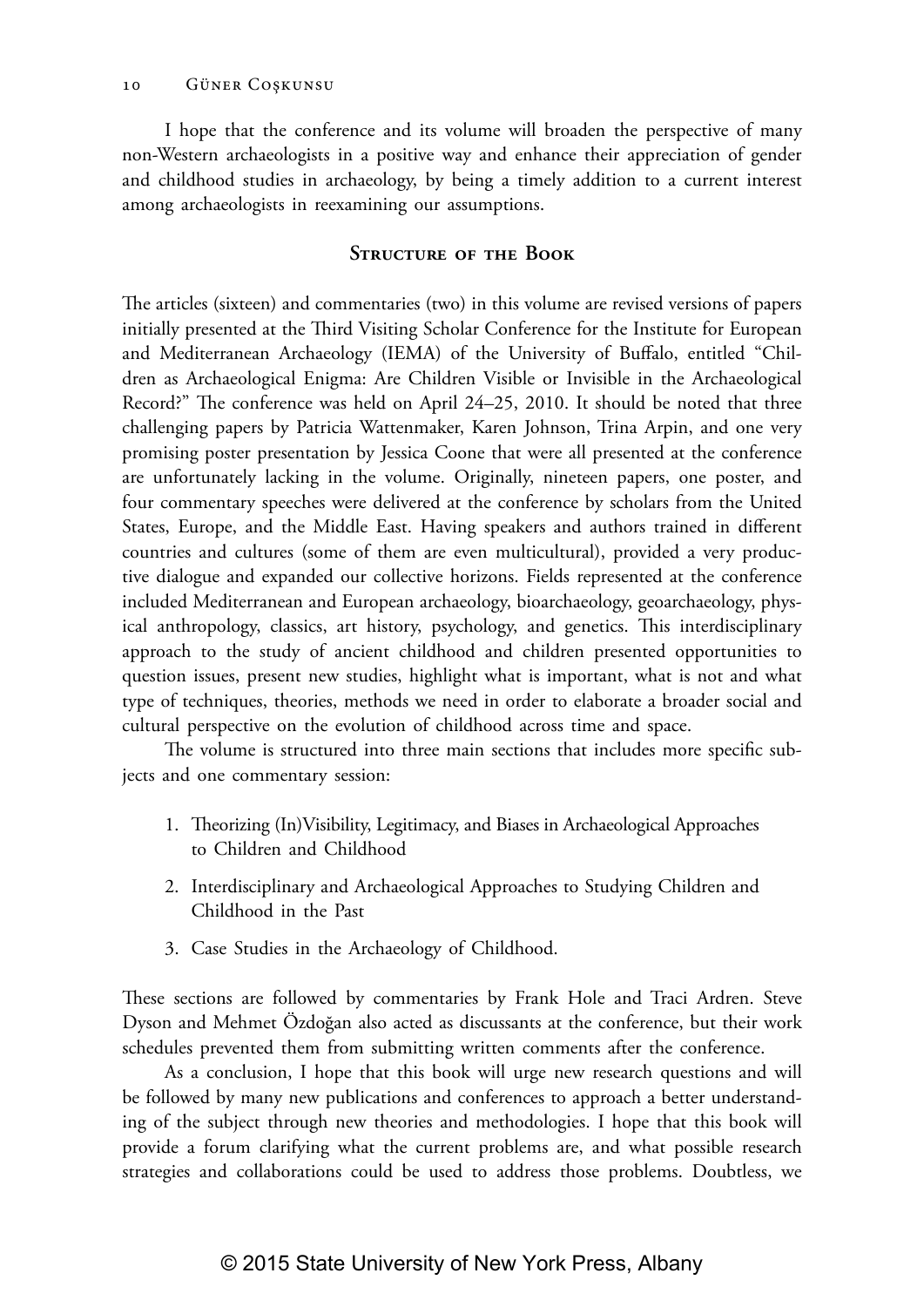are still at the very beginning of a long journey to bring back the unintentionally lost children of the past.

#### **Acknowledgments**

I am deeply thankful to the authors of this book for their enthusiasm, patience, kindness, understanding, cooperation, and support during and after the preparation of the conference and this volume, as well as for their arduous efforts involved in traveling to Buffalo when the Eyjafjallajökull Volcano in Iceland interrupted so much air and land travel in Europe. I can never forget the joy I felt when almost all of our speakers finally could make their way to Buffalo, one by one. I would like to express my thanks and appreciation to the authors also for sharing their ideas and helping me both before and after the conference whenever I needed it. I am particularly indebted to Kathryn Kamp, Jane Eva Baxter, and Traci Ardren for their comments and sound advice for structuring the book at various stages of its publication. I am immensely thankful to Guillermo Algaze, Kathryn Kamp, and John Whittaker for their thorough and critical editing of this chapter.

I owe thanks to the former and current members of the IEMA board: Peter Biehl, Ted Pena, Samuel M. Paley, Tim Chevral, Stephen Dyson, Ezra Zubrow, Sarunas Milisauskas, and Bradley Ault for awarding me with the IEMA Post-doctoral Fellowship and offering me the opportunity to organize this conference, to give my graduate course on children in archaeology at the Department of Anthropology at SUNY Buffalo, and to meet the distinctive speakers and authors of the conference and this volume. I owe many thanks also to Prof. Donald Pollock, chair of the Department of Anthropology, and the administrative staff of the anthropology and classics departments.

I would like to thank and express my appreciation also to my graduate students at SUNY Buffalo who took my seminar course on the archaeology of childhood. Their interest in the subject as well as the stimulating discussions and ideas kept my enthusiasm lively when I was both teaching and organizing the conference. Seeing some of them, such as Kyle Somerville and Jennifer Faux, delving into the subject of childhood archaeology at that time and later, and engaged in internationally recognized symposia and writings in prestigious scholarly books and journals is a source of happiness, satisfaction, and hope for me.

I am very grateful to my colleagues and friends Warren Barbour, Patricia Wattenmaker, and Guillermo Algaze for intellectual and friendly support as well as for their always wise advice; Elizabeth Dundon, Janet Akçakal, Arkadiusz (Arek) Klimowicz, Patrycja (Pati) Klimowicz, Mesut Aygün, Işıl Demirtaş, Sarah Ralph, Aleksander I. Ogadzhanov, Heather Cahill, Kyle Somerville, and UB Department of Anthropology and Classics students for all their support, friendship, and guidance during the preparation of both the conference and the resulting publication.

A very precious friend and scholar, Dr. Saubhagya Shah of Harvard University, whom I lost at a very young age and to whom this book is dedicated, deserves deepest thanks and appreciation for the many beautiful qualities he added to my professional and private life.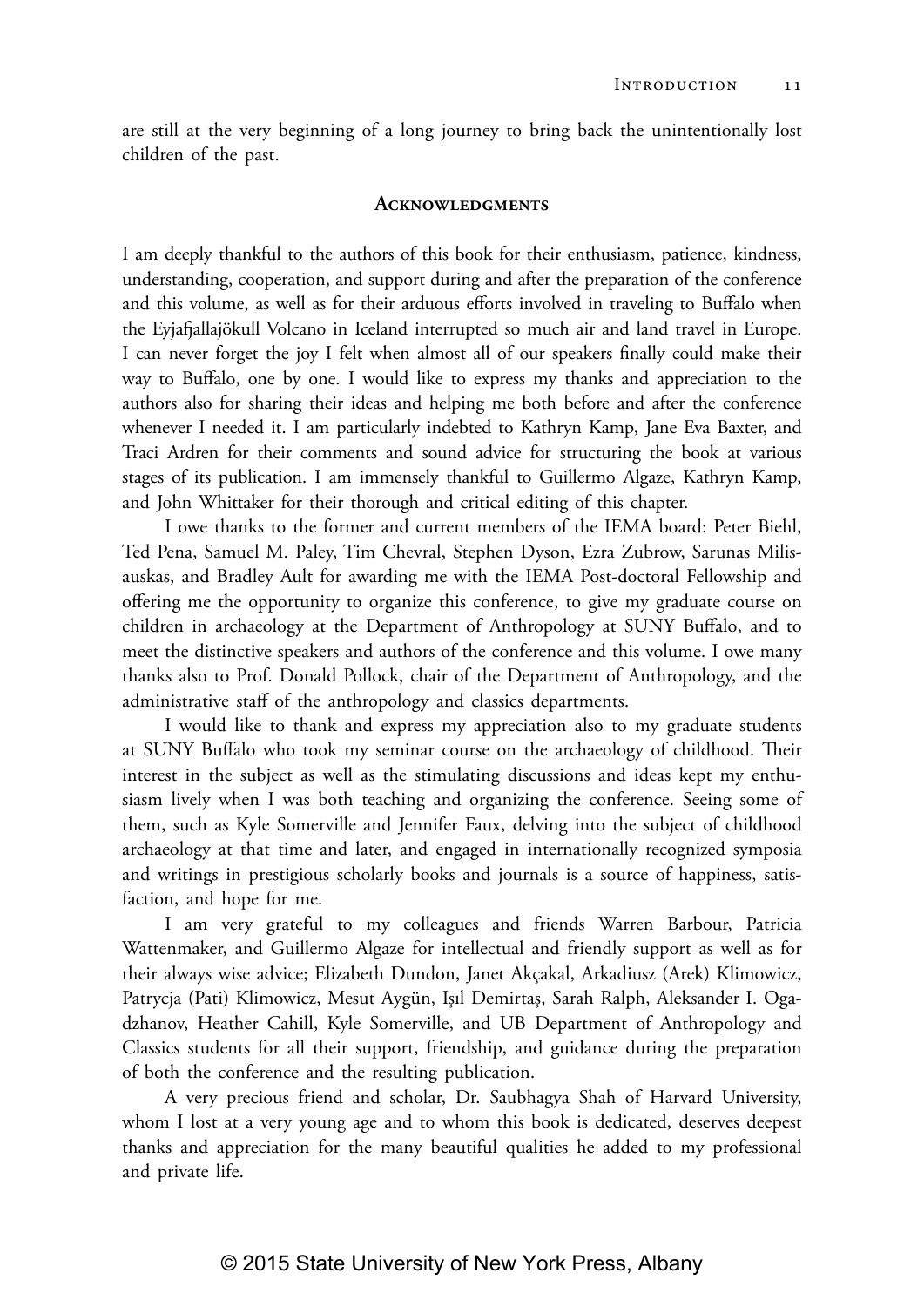#### **References Cited**

Acree, M.A. 1999 Is There a Gender Difference in Fingerprint Ridge Density? *Forensic Science International* 102:35–44.

Algaze, G. 2008 *Ancient Mesopotamia at the Dawn of Civilization: The Evolution of an Urban Landscape*. University of Chicago Press, Chicago.

- Ardren, T. 2006 Setting the Table: Why Children and Childhood are Important in an Understanding of Ancient Mesoamerica. In *The Social Experience of Childhood in Ancient Mesoamerica*, edited by T. Ardren and S. Hutson, pp. 3–24. University Press of Colorado, Boulder.
- Ardren, T. 2008 Studies of Gender in the Prehispanic Americas. *Journal of Archaeological Research* 16:1–35.
- Ardren, T. 2011 Empowered Children in Classic Maya Sacrificial Rites. *Childhood in the Past: An International Journal* 4(1):133–145.
- Ardren, T., and S. Hutson (editors) 2006 *The Social Experience of Childhood in Ancient Mesoamerica*. University of Colorado Press, Boulder.
- Ariès, P. 1962 *Centuries of Childhood*. Vintage Books, London.
- Åström, P., and S. A. Eriksson 1980 Fingerprints and Archaeology. *Studies in Mediterranean Archaeology* 28:8.
- Barbour, W. D. T. 1975 *The Figurines and Figurine Chronology of Ancient Teotihuacan, Mexico*. Unpublished PhD Dissertation, Department of Anthropology, University of Rochester.
- Baxter, J. E. 2005 *The Archaeology of Childhood: Children, Gender, and Material Culture*. Altamira Press, Walnut Creek.
- Baxter, J. E. (editor) 2006 *Children in Action: Perspectives on the Archaeology of Childhood*. Archaeological Papers of the American Anthropological Association, Vol. 15. University of California Press, Berkley.
- Baxter, J. E. 2008 The Archaeology of Childhood. *Annual Review of Anthropology* 37:159–175.
- Beck, L. A., and A. K. Sievert 2005 Mortuary Pathways Leading to the Cenote at Chichen Itza. In *Interacting with the Dead: Perspectives on Mortuary Archaeology for the New Millennium*, edited by G. Rakita, J. Buikstra, L. Beck, and S. Williams, pp. 290–304. University Press of Florida, Gainesville.
- Benthall, J. 1992 A Late Developer? The Ethnography of Children. *Anthropology Today* 8(2):1.
- Bentley, R. A. 2006 Strontium Isotopes from the Earth to the Archaeological Skeleton: A Review. *Journal of Archaeological Method and Theory* 13:135–187.
- Bird-David, N. 2005 Studying Children in "Hunter-Gatherer" Societies. Reflections from a Nayaka Perspective. In *Hunter-Gatherer Childhoods: Evolutionary, Developmental, and Cultural Perspectives*, edited by Barry S. Hewlett, pp. 92–101. Aldine Transactions, New Brunswick, New Jersey.
- Bluebond-Langner, M., and J. E. Korbin 2007 Challenges and Opportunities in the Anthropology of Childhoods: An Introduction to "Children, Childhoods, and Childhood Studies." *American Anthropologist* 109(2):241–246.
- Brumfiel, E. M., and C. Robin 2008 Gender, Households, and Society: An Introduction. *Archeological Papers of the American Anthropological Association* 18(1):1–16.
- Budin, S. L. 2011 *Images of Woman and Child from the Bronze Age: Reconsidering Fertility, Maternity, and Gender in the Ancient World*. Cambridge University Press, New York and Cambridge.
- Casey, J., and R. Burruss 2010 Social Expectations and Children's Play Places in Northern Ghana. *Ethnoarchaeology* 2(1):49–72.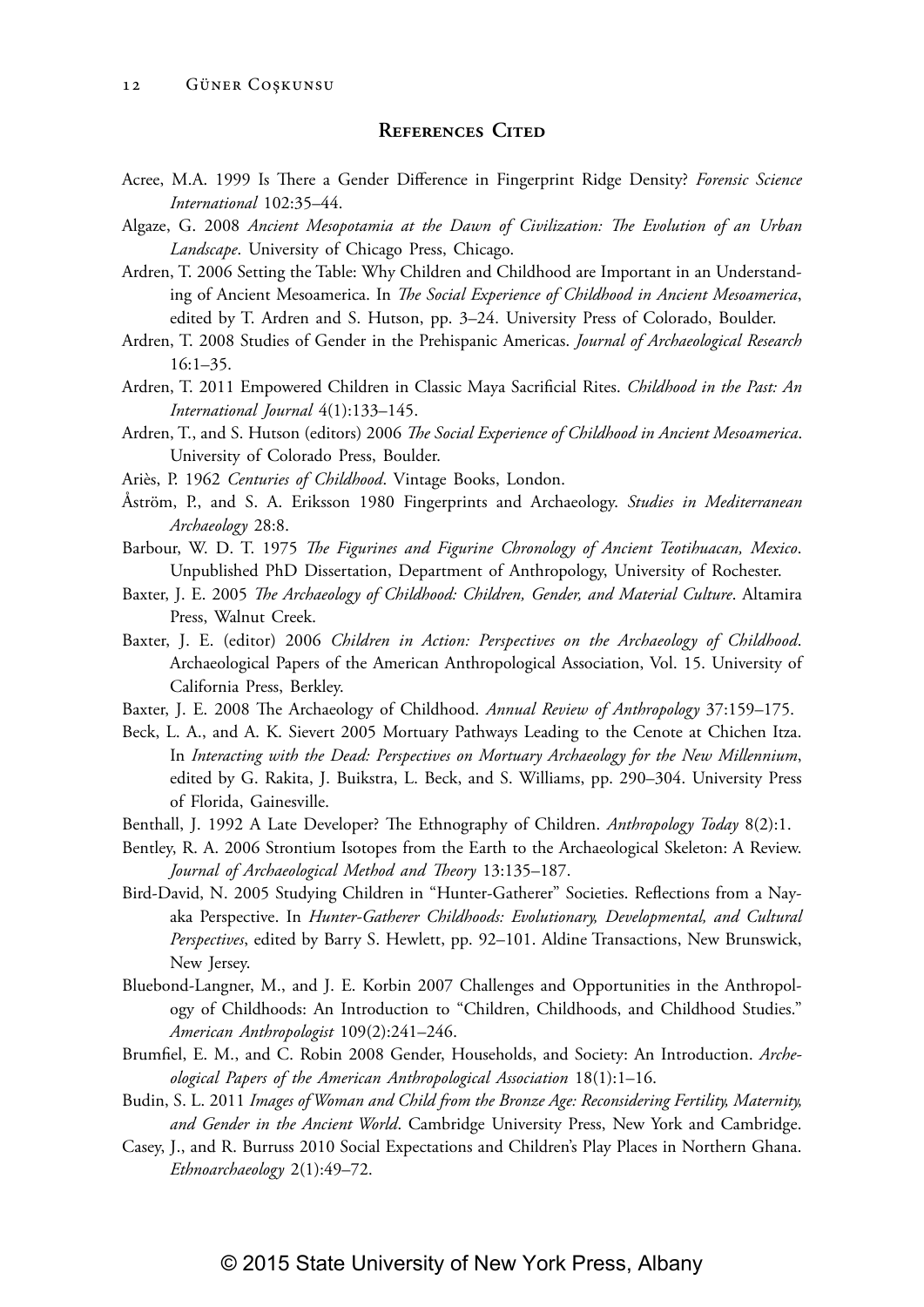- Chamberlain, A. T. 1997 Commentary: Missing Stages of Life: Towards the Perception of Children in Archaeology. In *Invisible People and Processes: Writing Gender and Childhood into European Archaeology*, edited by J. Moore and E. Scott, pp. 248–250. Leicester University Press, London.
- Chamberlain, A. T. 2000 Minor Concerns: A Demographic Perspective on Children in Past Societies. In *Children and Material Culture*, edited by J. Sofaer-Derevenski, pp. 206–212. Routledge, London.
- Claassen, C. 2002 Mother's Workloads and Children's Labor During the Woodland Period. In *Pursuit of Gender: Worldwide Archeological Approaches*, edited by S. M. Nelson and M. Rosen-Ayalon, pp. 225–234. AltaMira Press, Walnut Creek, California.
- Cohen, A., and J. B. Rutter (editors) 2007 *Constructions of Childhood in the Ancient World Greece and Italy*. The American School of Classical Studies at Athens, Athens.
- Conkey, M., and J. Spector 1984 Archaeology and the Study of Gender. In *Advances in Archaeological Method and Theory*, edited by M. B. Schiffer, pp. 1–38. Academic Press, New York.
- Conkey, M. W., and J. M. Gero 1991 Tensions, Pluralities, and Engendering Archaeology: An Introduction to Women and Prehistory. In *Engendering Archaeology: Women and Prehistory*, edited by J. M. Gero and M. W. Conkey, pp. 3–30. Blackwell, Oxford.
- Coşkunsu, G. 2007 The End of the Pre-Pottery Neolithic in the Middle Euphrates Valley. The Lithic Assemblages of Mezraa Teleilat, Southeastern Turkey. Unpublished PhD dissertation. Department of Anthropology, Harvard University.
- Crawford, S. 2000 Children, Grave Goods, and Social Status in Early Anglo-Saxon England. In *Children and Material Culture*, edited by J. Sofaer Derevenski, pp. 169–179. Routledge, London.
- Crawford, S. 2010 "Our Race Had Its Childhood": The Use of Childhood as a Metaphor in Post-Darwinian Explanations for Prehistory. *Childhood in the Past* 3(1):107–122.
- Crawford, S., and G. Shepherd (editors) 2007 *Children, Childhood and Society*. BAR International Series 1696. Archaeopress, Oxford.
- De Mause, L. (editor) 1976 *The History of Childhood*. Psychohistory Press, New York.
- Djurić, M., K. Djukić, P. Milovanović, A. Janović, and P. Milenković 2011 Representing Children in Excavated Cemeteries: The Intrinsic Preservation Factors. *Antiquity* 85(327):250–262.
- Finlay, N. 2000 Outside of Life: Traditions of Infant Burial in Ireland from Cillín to Cist. *World Archaeology* 31(3):407–422.
- Francis, J. M. M. 2006 *Adults as Children: Images of Childhood in the Ancient World and the New Testament*. Peter Lang, Oxford and Bern.
- Georgiadis, M. 2011 Child Burials in Mesolithic and Neolithic Southern Greece: A Synthesis. *Childhood in the Past* 4(1):31–45.
- Gottlieb, A. 2000 Where Have All the Babies Gone? Towards an Anthropology of Infants (and Their Caretakers). *Anthropological Quarterly* 73(3):121–132.
- Gruen, E. S. (editor) 2010 *Cultural Identity in the Ancient Mediterranean*. Issues & Debates. Getty Research Institute, Los Angeles.
- Halcrow, S. E., and N. Tayles 2008 The Bioarchaeological Investigation of Childhood and Social Age: Problems and Prospects. *Journal of Archaeological Method and Theory* 15:190–215.
- Halcrow, S. E., and N. Tayles 2010 The Archaeological Infant in Biological and Social Context: A Response to Mike Lally and Traci Ardren 2008. Little Artefacts: Rethinking the Constitution of the Archaeological Infant. *Childhood in the Past* 3(1):123–130.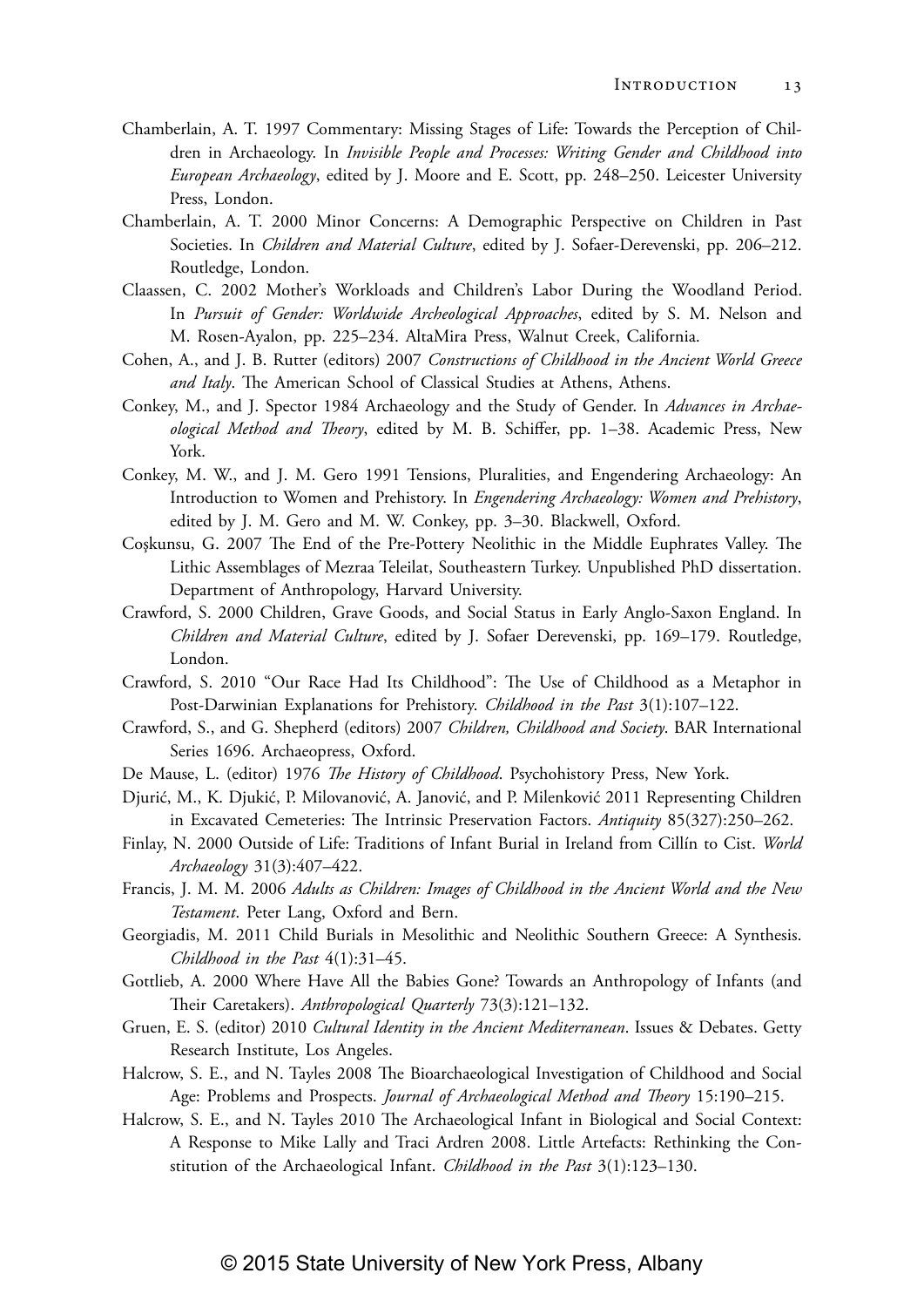- Hamilton, M. D. 2007 Review of The Body as Material Culture: A Theoretical Osteoarchaeology, by J. R. Sofaer. *American Journal of Physical Anthropology* 132:161–162.
- Hewlett, B. S. (editor) 2005 *Hunter-Gatherer Childhoods: Evolutionary, Developmental, and Cultural Perspectives*. Aldine Transactions, New Brunswick, New Jersey.
- Högberg, A. 2008 Playing with Flint: Tracing a Child's Imitation of Adult Work in a Lithic Assemblage. *Journal of Archaeological Method and Theory* 15(1):112–131.
- Hutson, S. R. 2006 Children not at Chunchcmil: A Relational Approach to Young Subjects. In *The Social Experience of Childhood in Ancient Mesoamerica*, edited by T. Ardren and S. Hutson, pp. 103–131. University Press of Colorado, Boulder.
- Ingvarsson-Sundström, A. 2003 *Children Lost and Found: A Bioarchaeological Study of the Middle Helladic Children in Asine with a Comparison to Lerna*. Department of Classical Archaeology and Ancient History, Uppsala University, Uppsala.
- Jenkins, I. 1980 *An Athenian Childhood*. Joint Association of Classical Teachers in London, London.
- Kamp, K. 2001 Where Have All the Children Gone?: The Archaeology of Childhood. *Journal of Archaeological Method and Theory* 8(1):1–34.
- Kamp, K. 2002 *Children in the Prehistoric Puebloan Southwest.* University of Utah Press, Salt Lake City.
- Kamp, K. A., N. Timmerman, G. Lind, J. Graybill, and I. Natowsky 1999 Discovering Childhood: Using Fingerprints to Find Children in the Archaeological Record. *American Antiquity* 64(2):309–315.
- Kenoyer, J. M., M. Vidale, and K.K. Bhan 1991 Contemporary Stone Beadmaking in Khambhat, India: Patterns of Craft Specialization and Organization of Production as Reflected in the Archaeological Record. *World Archaeology* 23(1): 44–63.
- Kohut, B. M. 2011 Buried with Children: Reinterpreting Ancient Maya "Toys." *Childhood in the Past: An International Journal* 4(1):146–161.
- Králík, M., and L. Nejman 2007 Fingerprints on Artifacts and Historical items: Examples and Comments. *Journal of Ancient Fingerprints* 1:1–13.
- Králík, M., P. Urbanová, and M. Hložek 2008 Finger, Hand and Foot Imprints: The Evidence of Children on Archaeological Artefacts. In *Children Identity and the Past*, edited by L. H. Dommasnes and M. Wrigglesworth, pp. 1–15. Cambridge Scholars Publishing, Newcastle.
- Laes, C. 2011 *Children in the Roman Empire: Outsiders Within*. Cambridge University Press, Cambridge.
- Lally, M., and T. Ardren 2008 Little Artefacts: Rethinking the Constitution of the Archaeological Infant. *Childhood in the Past* 1(1):62–77.
- Levine, R. A. 2007 Ethnographic Studies of Childhood: A Historical Overview. *American Anthropologist* 109(2):247–260.
- Lewis, M. E. 2007 The Bioarchaeology of Children: Perspectives from Biological and Forensic Anthropology. Cambridge University Press, Cambridge.
- Lillehammer, G. 1989 A Child Is Born. The Child's World in an Archaeological Perspective. *Norwegian Archaeological Review* 22(2):89–105.
- Lillehammer, G. 2000 The World of Children. In *Children and Material Culture*, edited by J. Sofaer Derevenski, pp. 17–36. Routledge, London.
- Lillehammer, G. 2008 Something about Children. In *Children, Identity, and the Past*, edited by L. H. Dommasnes and M. Wrigglesworth, pp. 96–112. Cambridge Scholars Publishing, Cambridge.
- Lillehammer, G. 2010 Archaeology of Children. *Complutum* 21(2):15–45.

### © 2015 State University of New York Press, Albany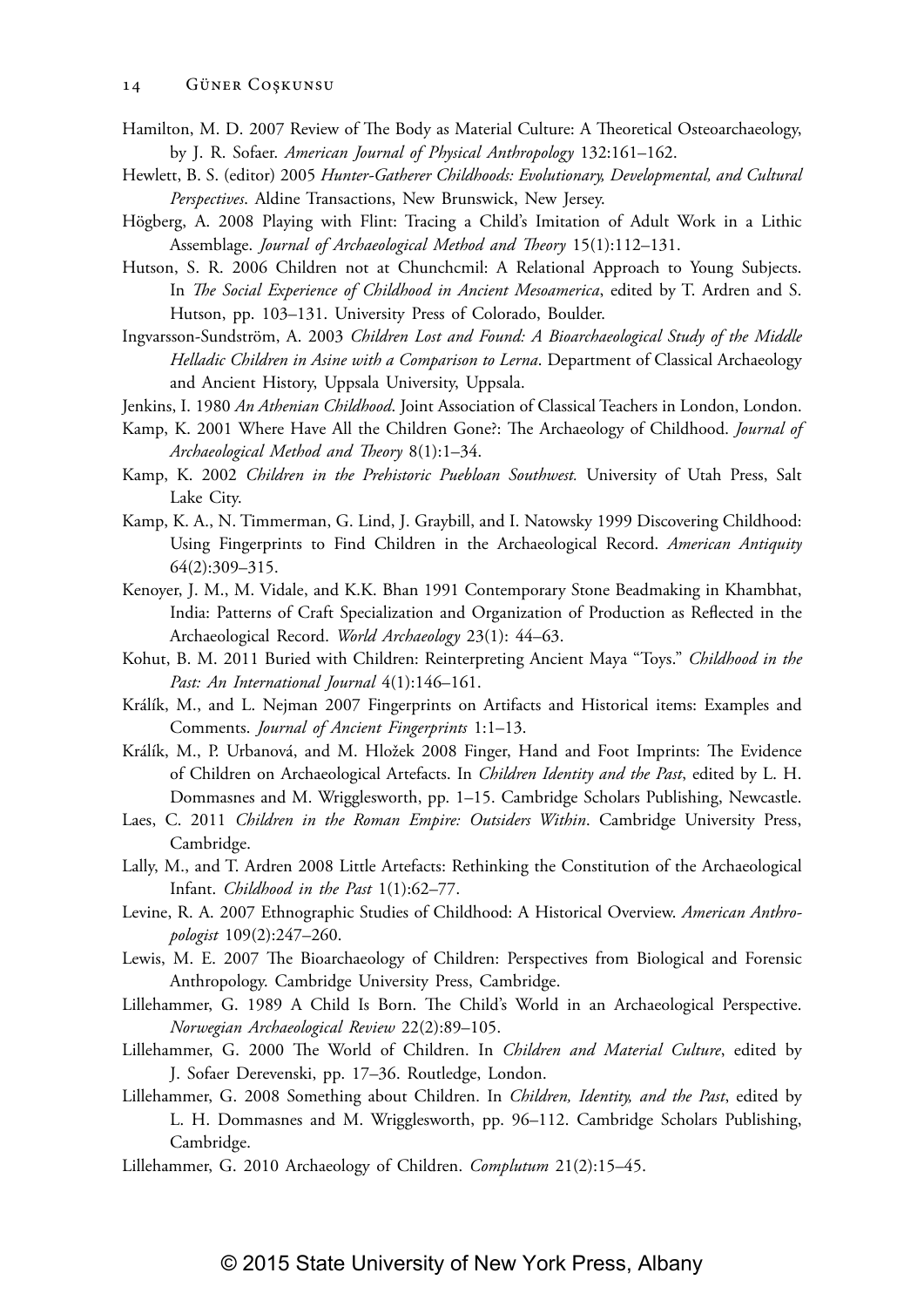- Livingstone, A. 2007 The Pitter-Patter of Tiny Feet in Clay: Aspects of the Liminality of Childhood in the Ancient Near East. In *Children, Childhood and Society*, edited by S. Crawford and G. Shepherd, pp. 15–27. BAR International Series 1696. Archaeopress, Oxford.
- Lorentz, K. O. 2003 Cultures and Physical Modifications: Child Bodies in Ancient Cyprus. *Stanford Journal of Archaeology* 2:1–17.
- Mackay, E. 1937 Bead Making in Ancient Sind. *Journal of the American Oriental Society* 57(1):1–15.
- Mays, S. A. 1997 A Perspective on Human Osteoarchaeology in Britain*. International Journal of Osteoarchaeology* 7:600–604.
- Mead, M. 1928 *Coming of Age in Samoa: A Psychological Study of Primitive Youth for Western Civilisation*. Blue Ribbon Books, New York.
- Moore, J., and E. C. Scott (editors) 1997 *Invisible People and Processes: Writing Gender and Childhood into European Archaeology*. Leicester University Press, London and New York.
- Oppenheim, A. L. 1967 *Ancient Mesopotamia: Portrait of a Dead Civilization*. University of Chicago Press, Chicago.
- Oxenham, M., H. Matsumura, K. Domett, N. K. Thuy, N. K. Dung, N. L. Cuong, D. Huffer, and S. Muller 2008 Health and the Experience of Childhood in Late Neolithic Viet Nam. *Asian Perspective* 47(2):190–209.
- Panter-Brick, C. (editor) 1998 *Biosocial Perspectives on Children*. Cambridge University Press, Cambridge.
- Park, R. W. 1998 Size Counts: The Miniature Archaeology of Childhood in Inuit Societies. *Antiquity* 72:269–281.
- Perry, M. A. 2005 Redefining Childhood through Bioarchaeology: Towards an Archaeological and Biological Understanding of Children in Antiquity. In *Children in Action: Perspectives on the Archaeology of Childhood*, edited by J. E. Baxter, pp. 89–111. University of California Press, Berkeley.
- Redfern, R. C., A. R. Millard, and C. Hamlin 2011 A Regional Investigation of Subadult Dietary Patterns and Health in Late Iron Age and Roman Dorset, England. *Journal of Archaeological Science* 39(5):1249–1259.
- Rothschild, N. 2002 Introduction. In *Children in the Prehistoric Puebloan Southwest*, edited by K. Kamp, pp. 1–13. University of Utah Press, Salt Lake City.
- Roux, V., and P. Blasco 2000 *Cornaline de l'Inde/Carnelian in India: From Technical Practices in Cambay to the Techno-systems of the Indus.* Editions de la Maison des sciences de l'homme, Paris.
- Scott, E. C. 1999 *The Archaeology of Infancy and Infant Death*. British Archaeological Reports Number 819. Archaeopress, Oxford.
- Sillar, B. 1994 Playing with God: Cultural Perceptions of Children, Play, and Miniatures in the Andes. *Archaeological Review from Cambridge* 13(2):47–64.
- Sofaer, J. R. 2006 *The Body as Material Culture: A Theoretical Osteoarchaeology*. Cambridge University Press, Cambridge.
- Sofaer Derevenski, J. R. 1994 Where Are the Children? Accessing Children in the Past. *Archeological Review from Cambridge* 13(2):7–20.
- Sofaer Derevenski, J. R. 1997 Engendering Children, Engendering Archaeology. In *Invisible People and Processes: Writing Gender and Childhood into European Archaeology*, edited by J. Moore and E. Scott, pp. 192–202. Leicester University Press, London.
- Sofaer Derevenski, J. R. 2000a *Children and Material Culture*. Routledge, London.
- Sofaer Derevenski, J. R. 2000b Material Culture Shock: Confronting Expectations in the Material Culture of Children. In *Children and Material Culture*, edited by J. Sofaer Derevenski, pp. 3–16. Routledge, London.